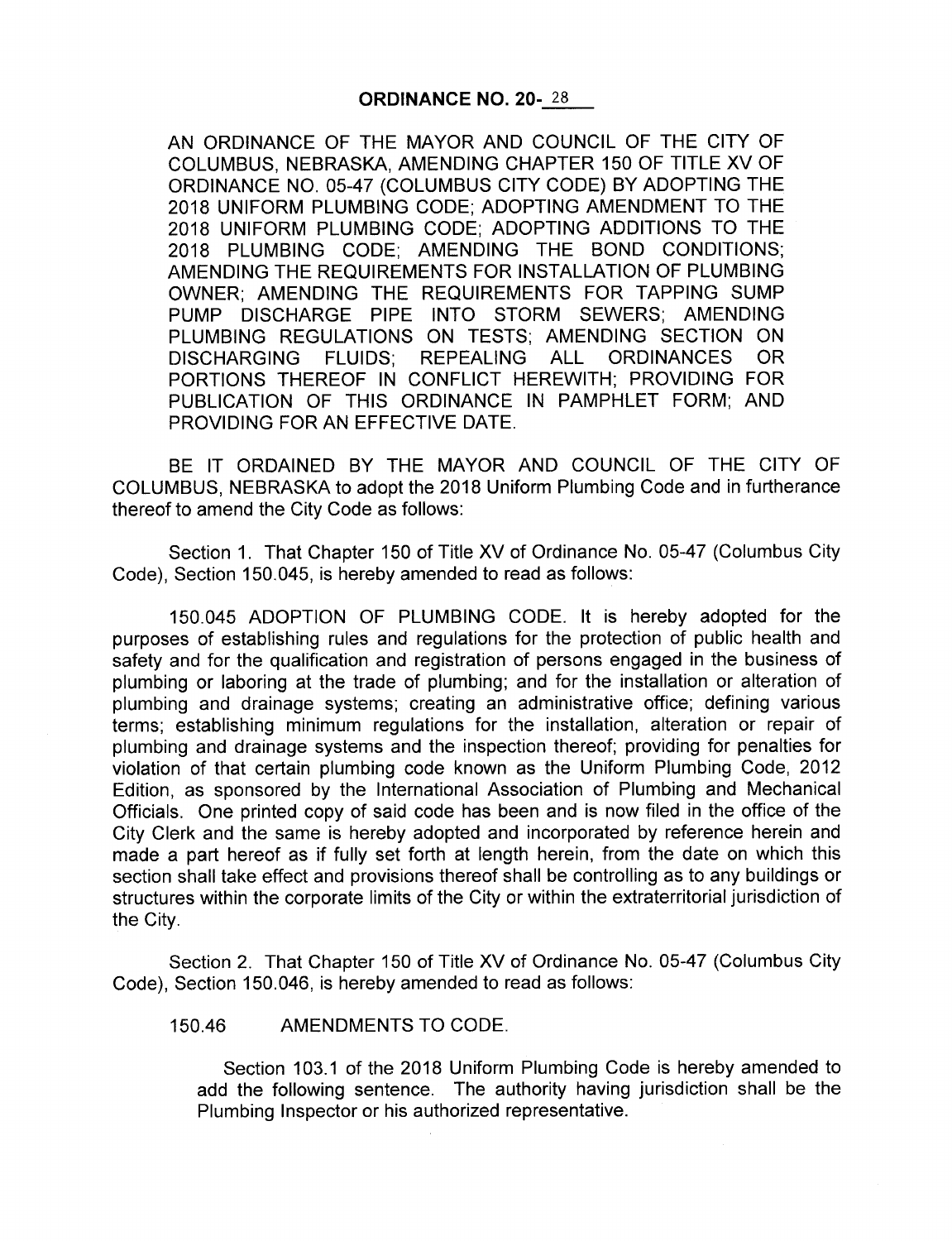Sections 106.3 of the 2018 Uniform Plumbing Code is hereby amended to read as follows: VIOLATION AND PENALTIES: Any person, firm or corporation violating any provisions of this Code shall be deemed guilty of a misdemeanor and upon conviction thereof shall be punishable by a fine of not to exceed one hundred dollars (\$ 100. 00) or by imprisonment in the County Jail for <sup>a</sup> period not to exceed thirty (30) days or by both such fine and imprisonment. Each separate day, or any portion thereof, during which any violation of this Code occurs or continues shall be deemed to constitute a separate offense and upon conviction thereof shall be punishable as herein provided.

The issuance or granting of a permit or approval of plans and specifications shall not be deemed or construed to be a permit for, or an approval of, any violation of any of the provisions of this Code. No permit presuming to give No permit presuming to give. authority to violate or cancel provisions of this Code shall be valid, except insofar as the work or use which is authorized is lawful.

The issuance or granting of a permit or approval of plans shall not prevent the administrative authority from thereafter requiring the correction of errors in such plans and specifications or from preventing construction and operation being carried on thereunder when violation of this Code or any other ordinance or from revoking any certificate of approval when issued in error.

Section 103.3 of the 2018 Uniform Plumbing Code is hereby amended to read as follows:

Issuance of Certificate of Qualification and Registration: The Building Department shall issue Certificates of Qualification for Licensing and or Registration pursuant to the following provisions:

> (a) Master Plumber's Certificates of Qualification or Registration shall be issued to every person who makes application for such certificate, pays the required fee and successfully passes the examination conducted through the Uniform Plumbing Code provided, however, that in lieu of an examination, the Building Department may issue such <sup>a</sup> certificate to any person who makes application therefor, pays the required fee and possesses and presents to the Building Department, a valid Certificate of Qualification or Registration issued to him by any other governmental agency giving an examination the scope and character of which, in the opinion of the Building Department, is at least equal to that given by the Uniform Plumbing Code

> (b) Journeyman Plumber's Certificate of Qualification or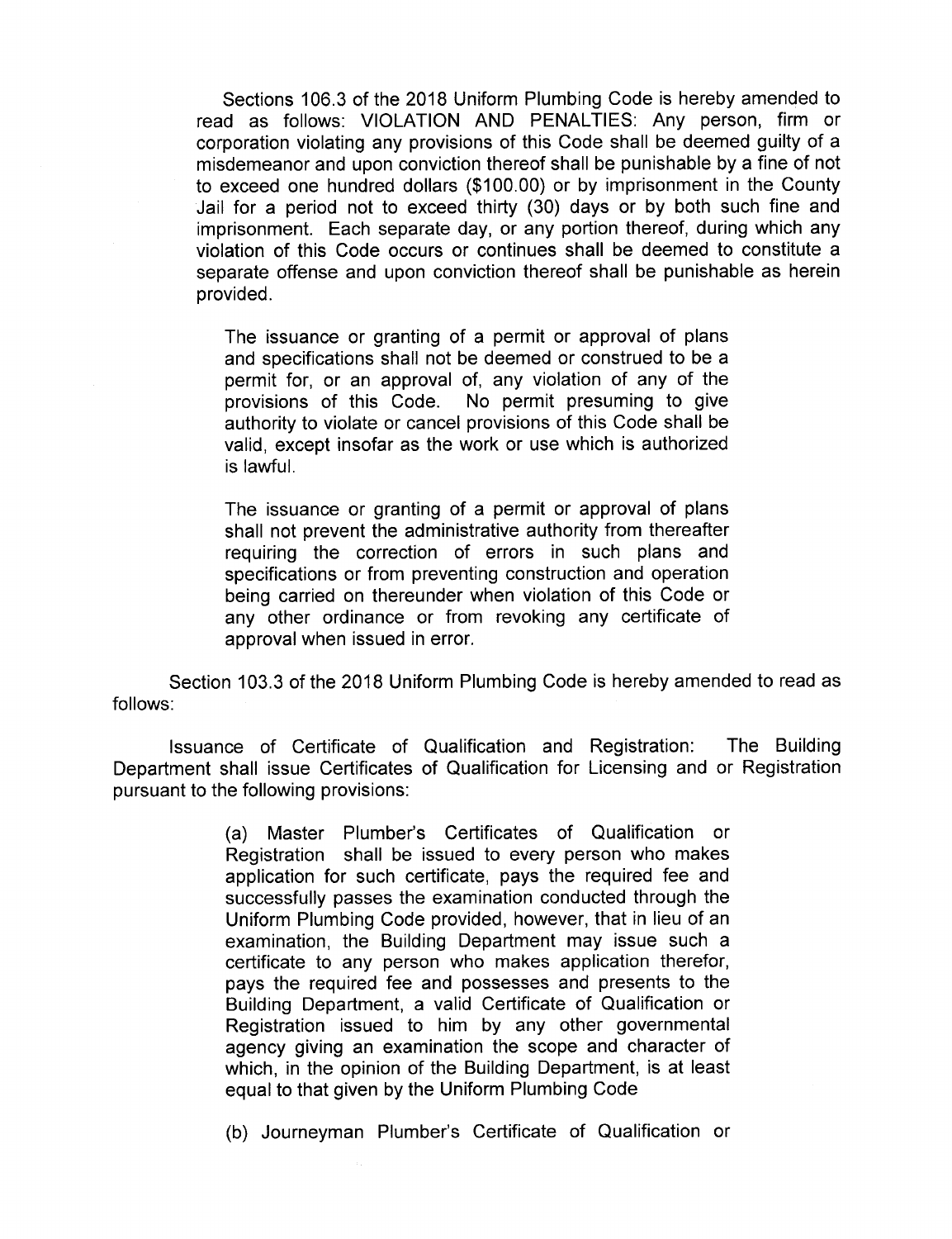Registrations shall be issued to every person who makes application for such certificate, pays the required fee and successfully passes an examination conducted through the Uniform Plumbing Code provided, however, that the Building Department may issue such a certificate to any person who makes application therefor, pays the required fee and presents a valid Journeyman Plumber's Certificate of Qualification or Registration issued to him by any other governmental agency giving an examination, the scope and character of which in the opinion of the Building Department, is at least equal to that given by the Uniform Plumbing Code.

c) JOURNEYMAN PLUMBER: " Journeyman Plumber" is hereby defined to be any licensed plumber employed by a Master Plumber, other than a plumber's apprentice or helper, who as his principal occupation is engaged in the practical installation, alteration, repair or removal of plumbing.

d) MASTER PLUMBER: " Master Plumber" is hereby defined to be any person skilled in the planning, superintending and practical installation of plumbing and drainage and who is familiar with the ordinances and regulations governing the same, and who is engaged as a contractor in the installation, repair, alteration or removal of plumbing or drainage with the full responsibility of supervision, whether doing such work by himself or employing journeyman plumbers and apprentices to assist him. Said term "Master Plumber" shall include every person doing work of any character connected with the installation, removal or drainage of buildings or property and all other plumbing, other than journeyman plumbers or plumber's apprentices or helpers, as defined in this Ordinance. Only one Master Plumber's License shall be issued to a person, but should a person be employed by several different businesses, each business shall be required to execute a bond along with the licensee who is employed by such business.

EXPIRATION OF CERTIFICATES OF QUALIFICATION OR REGISTRATION. Every Certificate of Qualification or Registration shall remain in force and effect until its expiration date unless canceled or revoked.

> (a) Plumbing Contractor's Certificates of Qualification or Registration shall expire on April 30 of each year.

> (b) Journeyman Plumber's Certificates of Qualification or Registration shall expire on April 30 of each year.

> REGISTRATION FEE: Every person applying for <sup>a</sup>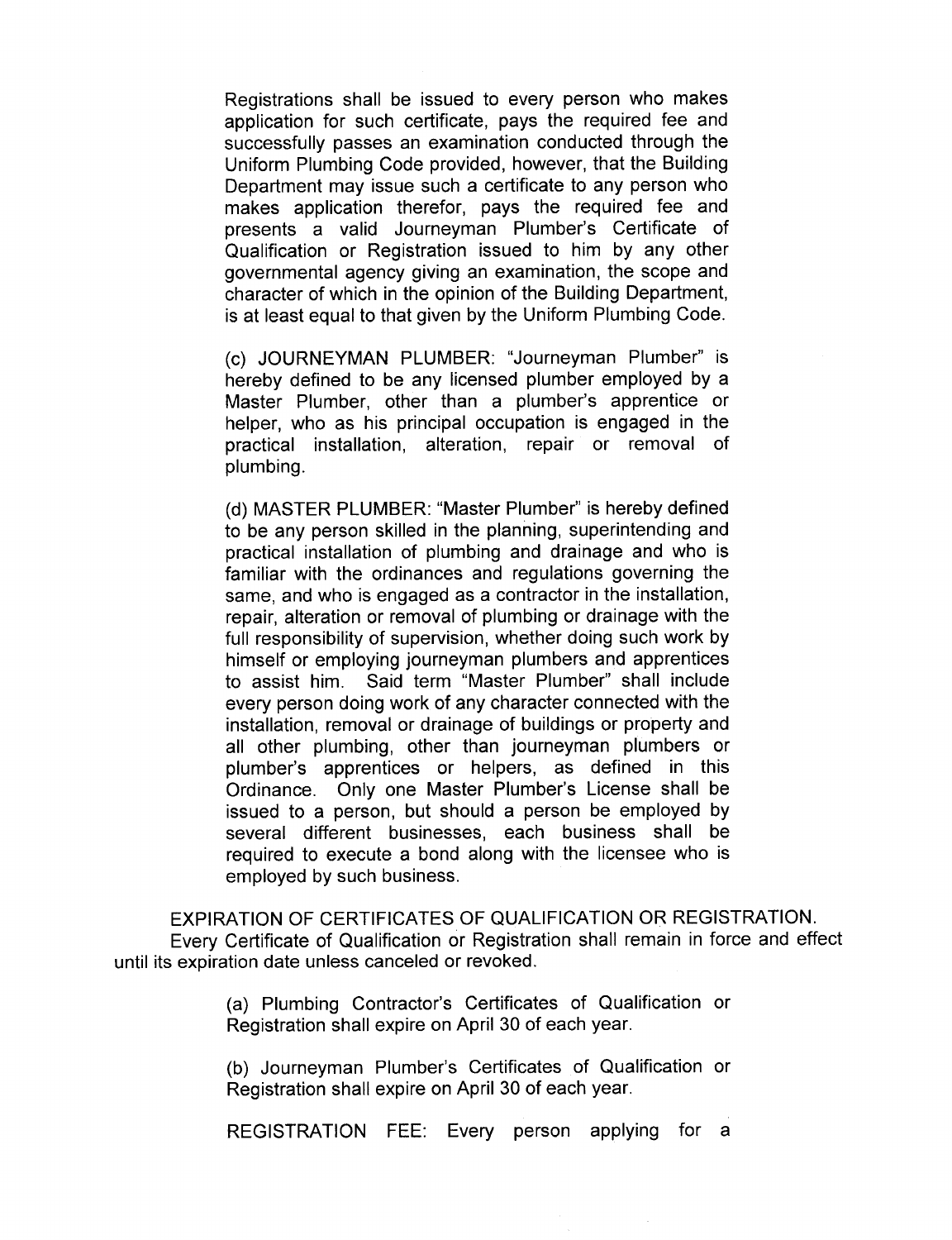Plumber's Certificate of Qualification, Registration or Renewal, shall pay to the City Clerk at the time he or she makes application, those fees as established by resolution of the City of Columbus. All certificates of Qualification or Registration, except certificates that have been canceled or revoked, may be renewed from year to year upon request and payment of the required renewal fee. No certificates shall be renewed more than ninety (90) days after the expiration of such certificate.

A) Chapter 13: Health Care Facilities and Medical Gas and Vacuum Systems is hereby deleted.

Section 3. That Chapter 150 of Title XV of Ordinance No. 05-47 (Columbus City Code), Section 150.047, is hereby amended to read as follows:

150. 047 ADDITIONS TO CODE.

1. All new housing shall be piped for soft water.

2. ABS or PVC piping in buildings over two stories must have an expansion sleeve.

3. ABS or PVC may be used for residential and commercial construction. Schedule 40 is required for commercial drain, waste and venting. Schedule 40 is required under residential slabs, above residential slabs drain, waste and vent piping shall be permitted to be either Schedule 30 or Schedule 40.

4. All residential building sewers shall be four inches or larger Schedule 40 ABS or PVC.

5. ABS or PVC Schedule 40 pipe may be used under parkways, streets and commercial building sewers. In addition, piping listed by IAPMO ( International Association of Plumbing and Mechanical Officials) and approved by the Plumbing Inspector.

Section 4. That Chapter 150 of Title XV of Ordinance No. 05-47 (Columbus City Code), Section 150. 048, is hereby amended to read as follows:

## 150. 048 BOND CONDITIONS.

Every Master Plumber shall provide a personal surety bond in the sum as set by resolution signed by one or more sufficient sureties or a bond in like amount of some approved corporate surety company doing business in the City, conditioned that the licensee shall indemnify and hold harmless the City of Columbus from all accidents, damage, liability, claims, judgment, costs or expenses caused by any negligence arising from the failure to protect the plumbing license in connecting the places prepared to receive water or sewer services arising out of furnishing defective material or from failure to execute and perform any plumbing work done by <sup>a</sup> licensee or by others under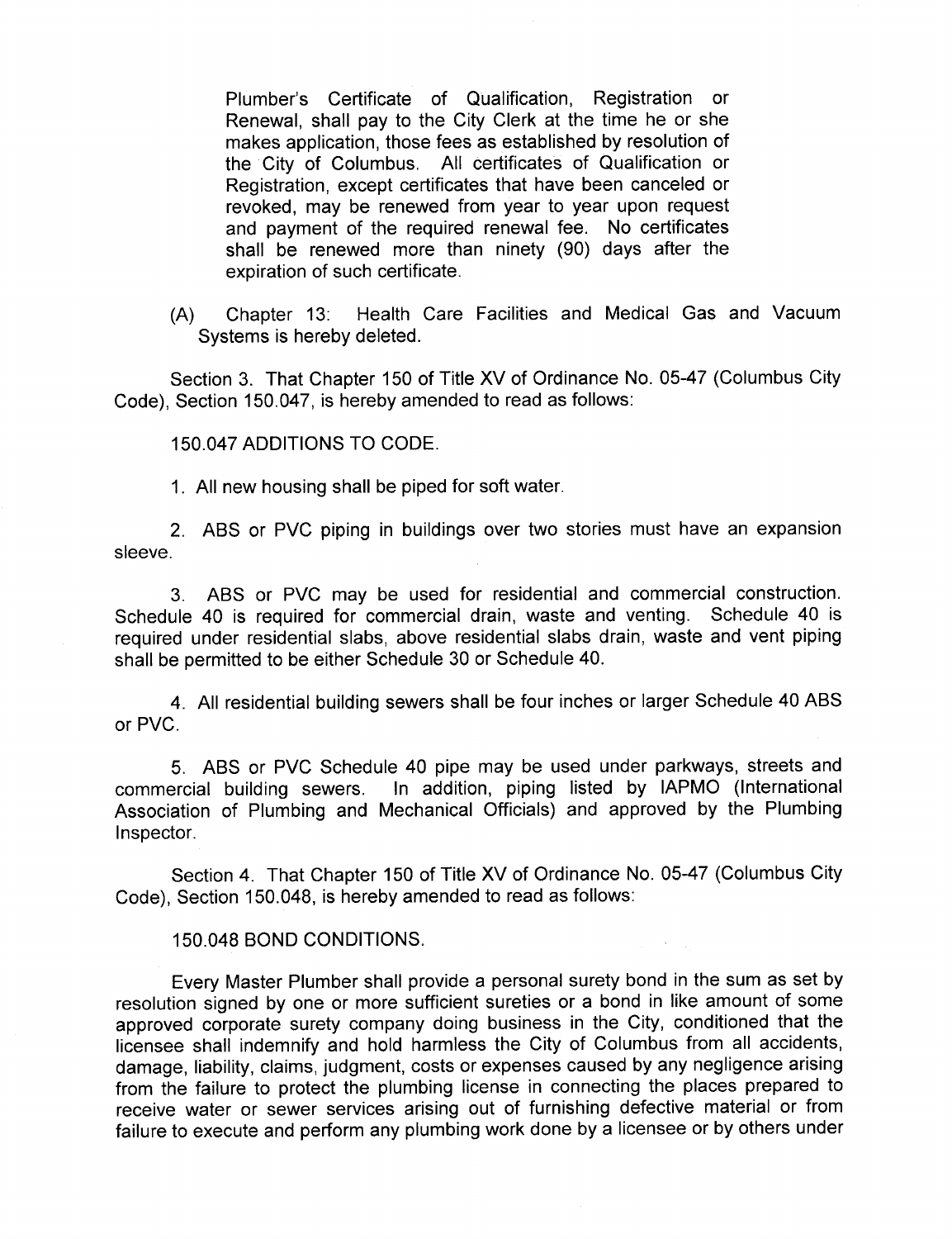a supervisor during the period of the plumber's license; and that applicant for a license will be governed by the rules and requirements herein provided or that hereafter be prescribed and adopted by the City during the period of the license with reference to plumbing work to the satisfaction of the Plumbing Inspector. The obligee of the bond shall be the City of Columbus. An action may be maintained thereon by anyone injured by a breach of its conditions for a period of one year after the completion of any plumbing works. All bonds tendered by <sup>a</sup> plumber shall be approved in writing as to form and substance by the City Attorney.

Section 5. That Chapter 150 of Title XV of Ordinance No. 05-47 (Columbus City Code), Section 150.049, is hereby amended to read as follows:

150. 049 INSTALLATION OF PLUMBING BY OWNER.

A) All plumbing installed by the owner shall comply with the requirements of this Code and in such event, the word "owner" shall be substituted for the word "plumber" throughout, provided that the owner shall:

1) Apply for and secure a permit;

2) Pay required fees, plus a registration fee as set by resolution;

3) Do the work in accordance with this chapter;

4) Apply for inspections;

5) Receive approval of the Plumbing Inspector or Building Inspector; and

6) All City water and sewer mains must be tapped by journeymen or master plumbers.

B) Personal installation ( other than master plumber) shall be by the owner for the owner and in the owner's own home without compensation or pay from any other person for such labor or installation. The owner exercising this privilege shall not set himself or herself up as a master plumber nor shall the owner employ journeyman<br>plumbers. All other plumbing work must be completed by a licensed plumbing All other plumbing work must be completed by a licensed plumbing contractor or their licensed journey plumbers with help from register apprentices.

Section 6. That Chapter 150 of Title XV of Ordinance No. 05-47 (Columbus City Code), Section 150,050, is hereby amended to read as follows:

150. 050 REQUIREMENTS FOR TAPPING SUMP PUMP DISCHARGE PIPE INTO STORM SEWERS.

Storm sewers may be tapped to insert sump pump discharge pipe from foundation drains or floor drains upon the following requirements being met by the applicant.

A) The applicant shall contact the Street Superintendent or Street Supervisor in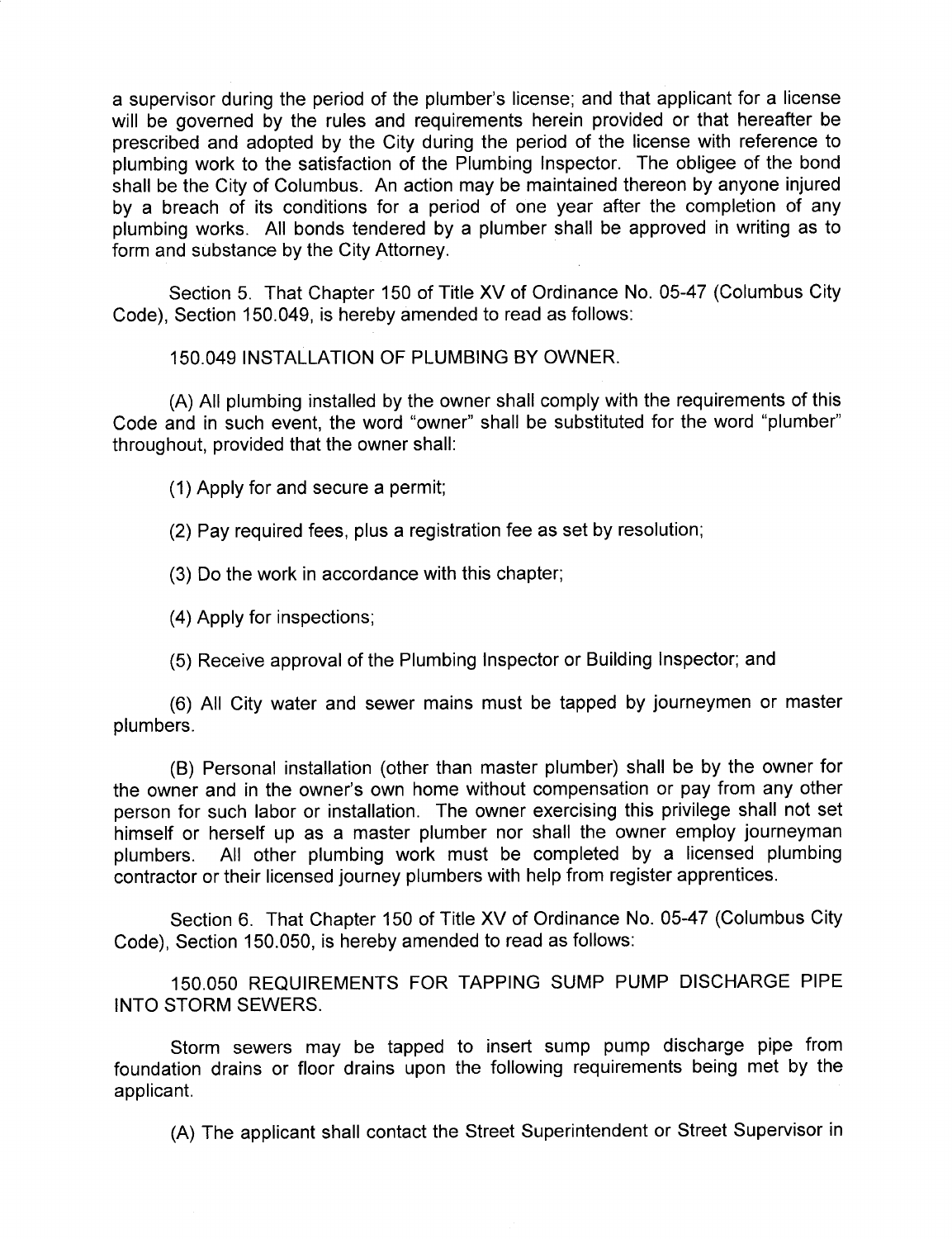writing to determine the location of the storm sewer.

B) The hole cut into the storm sewer pipe shall not be larger than one inch in diameter larger than the pipe to be installed. The storm sewer shall be tapped as close as possible to the top of the storm sewer pipe.

C) The discharge pipe shall be Schedule 40 PVC at the point of connection and across public property.

D) The discharge pipe shall be grouted in place and the storm sewer and discharge pipe shall be left uncovered until inspection by the Street Superintendent or Street Supervisor.

E) All cuts across public road( s) shall require an excavation permit to be obtained by application.

F) Pipes across and under public roads shall have a minimum of one foot of dirt and soil cover on the top of the pipe.

G) the discharge pump shall be equipped with a check valve or backflow preventor.

Section 7. That Chapter 150 of Title XV of Ordinance No. 05-47 (Columbus City Code), Section 150.051, is hereby amended to read as follows:

150. 051 PLUMBING REGULATIONS ON TESTS.

Plumbing regulations on tests are:

A) Three years as apprentice before taking journeyman test.

- B) Three years as a journeyman before taking the master test.
- C) Cost to take both the journeyman and master exam is set and paid to the testing center by the applicant.
- B) Qualified applicants must be approved by the Community Development Director or Plumbing Inspector.
- C) The tests shall be based on the adopted Uniform Plumbing Code, administered by IAPMO and taken at approved testing centers.

Section 8. That Chapter 150 of Title XV of Ordinance No. 05-47 ( Columbus City Code), Section 150.052, is hereby amended to read as follows:

150. 052 DISCHARGING FLUIDS.

Any discharge of storm water, groundwater, pond overflow, well water or water from residential, industrial or commercial air conditioning systems from <sup>a</sup> sump pump